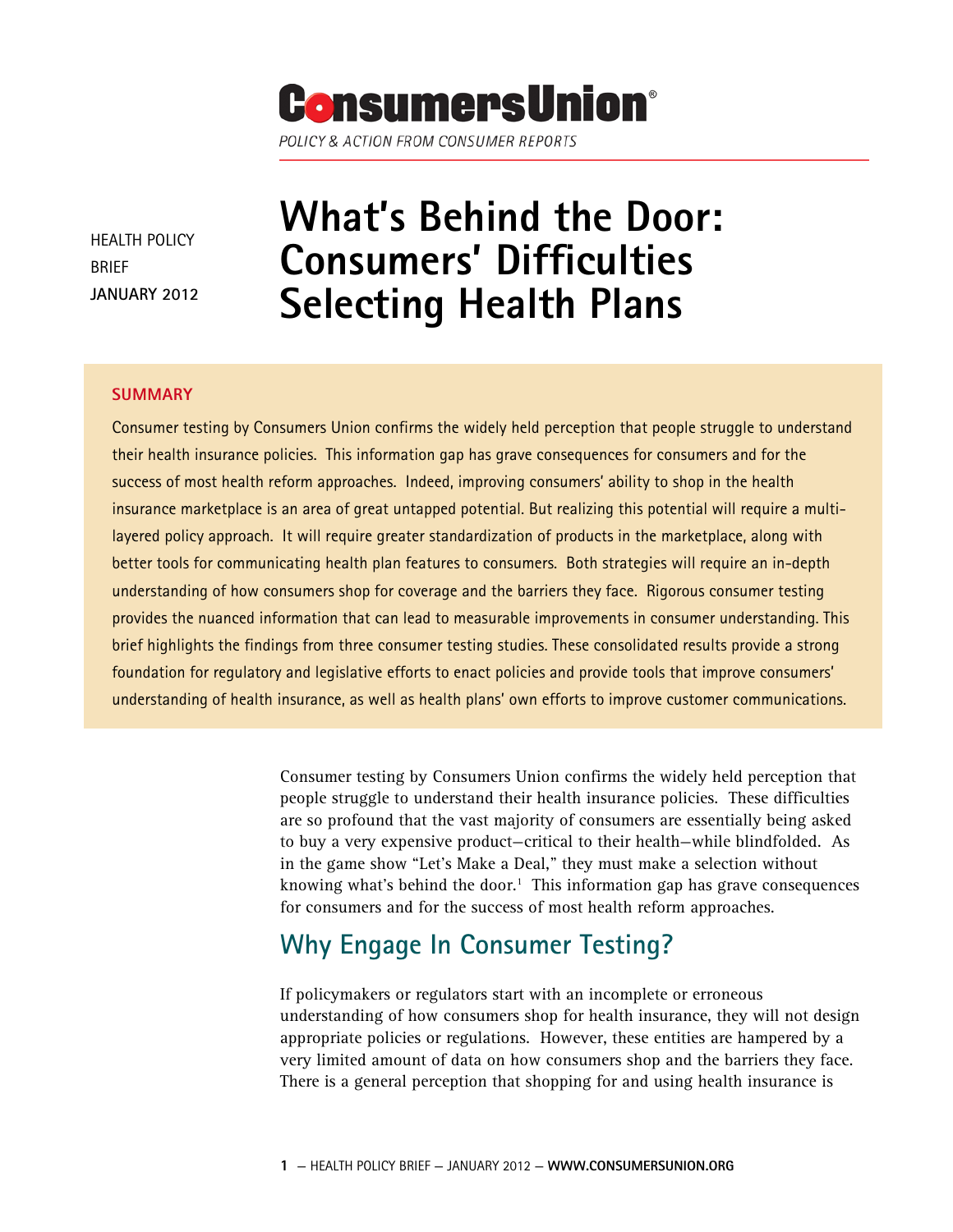difficult, but the detailed empirical evidence needed to improve health plan communications and consumers' health insurance knowledge is virtually absent.<sup>2</sup>

Consumers Union, the advocacy and policy arm of *Consumer Reports*, conducted three rigorous consumer testing studies that explored consumers' detailed reactions to health plan information (Exhibit 1).<sup>3</sup> Using a diverse group of participants, the testing sessions always started with open ended questions about how participants perceive health insurance and how they approach shopping for coverage. The sessions then presented participants with different types of health plan information, noting their reactions and asking them to perform tasks with the information, such as picking the best plan for themselves out of two options. With one exception, the health plan designs were real products offered in the individual or non-group market.<sup>4</sup>

### **EXHIBIT 1: THREE CONSUMERS UNION STUDIES EXPLORE CONSUMER UNDERSTANDING OF HEALTH INSURANCE**

| <b>Study Examined:</b>                                                                         | When:           | Locations:<br>Mid-sized cities in |
|------------------------------------------------------------------------------------------------|-----------------|-----------------------------------|
| "Traditional Health Plan<br>Information," as displayed in a new<br>health insurance disclosure | Sept-Oct 2010   | IA, NH, CA, OH                    |
| A new type of disclosure, called<br>"Coverage Examples"                                        | <b>May 2011</b> | MO, NY                            |
| <b>Actuarial Value Concepts</b>                                                                | May 2011        | CO, MD                            |

*Participants were evenly divided between men/women and uninsured/ individually-insured (non-group). Participants had a range of education levels, ages (26-64), and racial/ethnic backgrounds. The complete studies are available at www.consumersunion.org.* 

Key findings from these studies are described on the following pages. These findings provide a critical knowledge foundation for future policy, regulatory and communications development. These findings are relevant not only to the implementation of the Affordable Care Act<sup>5</sup> but for any policy approach that relies on consumers to play an active and informed role in the marketplace. Specific policy recommendations to strengthen consumers' understanding of their health coverage are included at then end of this brief.

### **Consumers Dread Shopping for Health Insurance**

Study participants report that they dread shopping for health insurance.

While these consumer attitudes may not come as a surprise, the policy implications of this research should be fully considered. Because consumers find shopping for coverage very difficult, they will take short-cuts to "get through"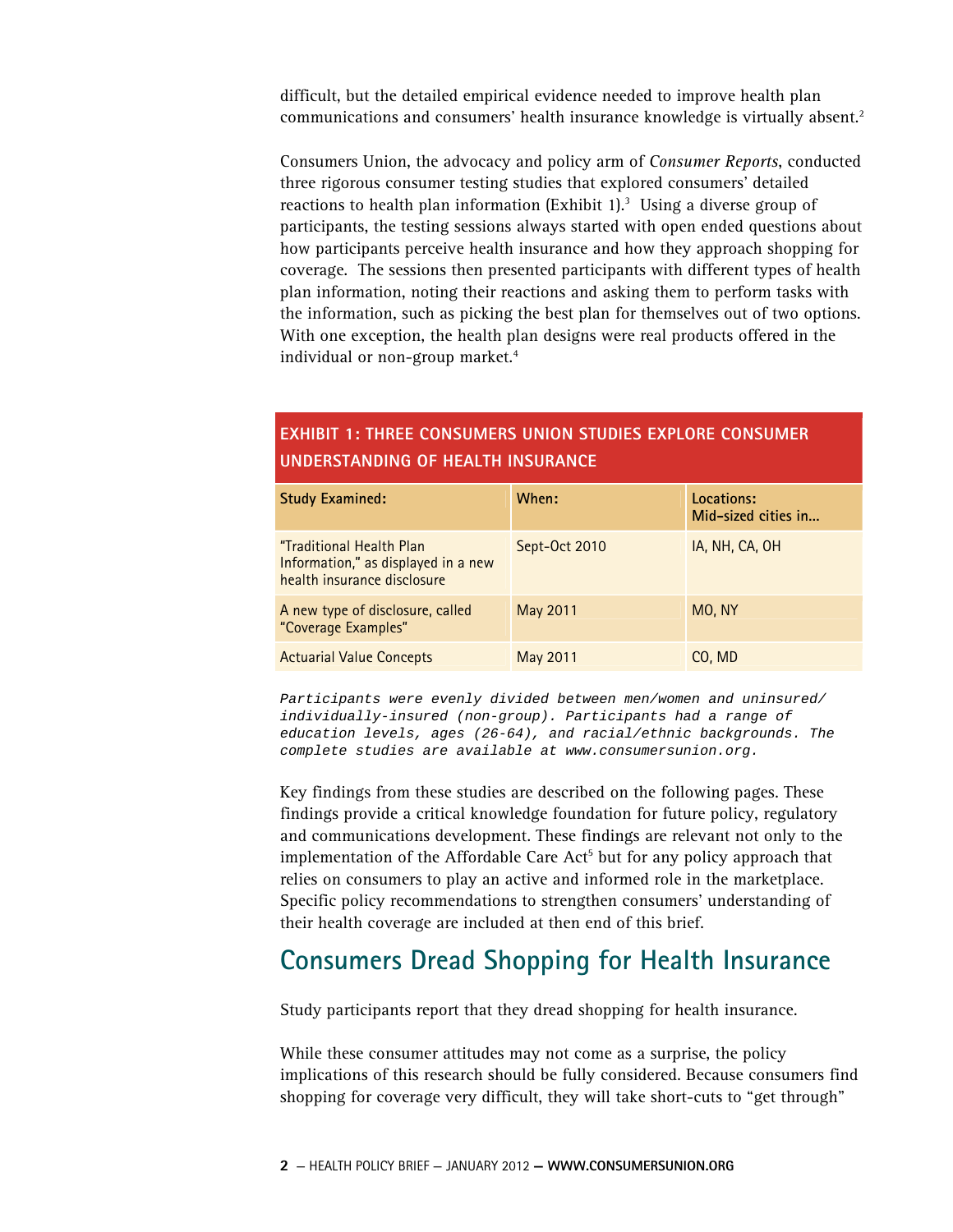I think medical insurance is probably one of the hardest things I shop for. And I think one of the hardest things [is] to figure out what's covered. -Columbus, OH

the task. The use of short-cuts mean that well-intentioned consumer decision aids (like a glossary or improved health plan disclosures) may not be used. Further, policy objectives such as spurring health plan competition may not be realized. As described in more detail below, it is critical that we consider consumers' attitudes towards health insurance when formulating policies and regulations.

# **Some Consumers Doubt the Value of Health Insurance**

A significant number of participants expressed doubt about the value of purchasing coverage.

Many of the study participants approached the purchase of insurance as a budgeting exercise. However, the exercise weighed just their *expected* future medical expenses (paid out of pocket) against the cost of the premium plus remaining costs after insurance. A portion of the participants didn't assign any value to potential *unexpected* medical expenses that insurance could cover. This incomplete understanding of the purpose of insurance—combined with the fact that health insurance is a very expensive product—led some consumers to initially decline all the options provided during testing.

Other testing showed that these perceptions can readily be altered. Showing participants how much an unexpected medical event like breast cancer costs, as well as the portion paid by the health plan, had a significant impact on the participants' perception of the value of insurance. Viewing these new materials (called Coverage Examples) made consumers more aware of how expensive medical care can be and provided a more concrete sense of how much the plan would pay in the event of a serious medical event.<sup>6</sup>

### **Consumers Don't Want The Cheapest Plan**

Participants were very clear and consistent about what they looked for when shopping for health insurance. In the introductory discussions, consumers revealed they were very concerned about cost but they didn't want the cheapest plan—they wanted the plan that represented the best *value* they could afford.

Consumers' perceptions of value were fairly sophisticated. For a given premium, they wanted to know how much coverage they would get. They viewed coverage as including both the scope of covered medical services and share of costs paid by the plan. Mentioned somewhat less frequently was whether their doctor was in the plan and/or the quality of providers in the plan.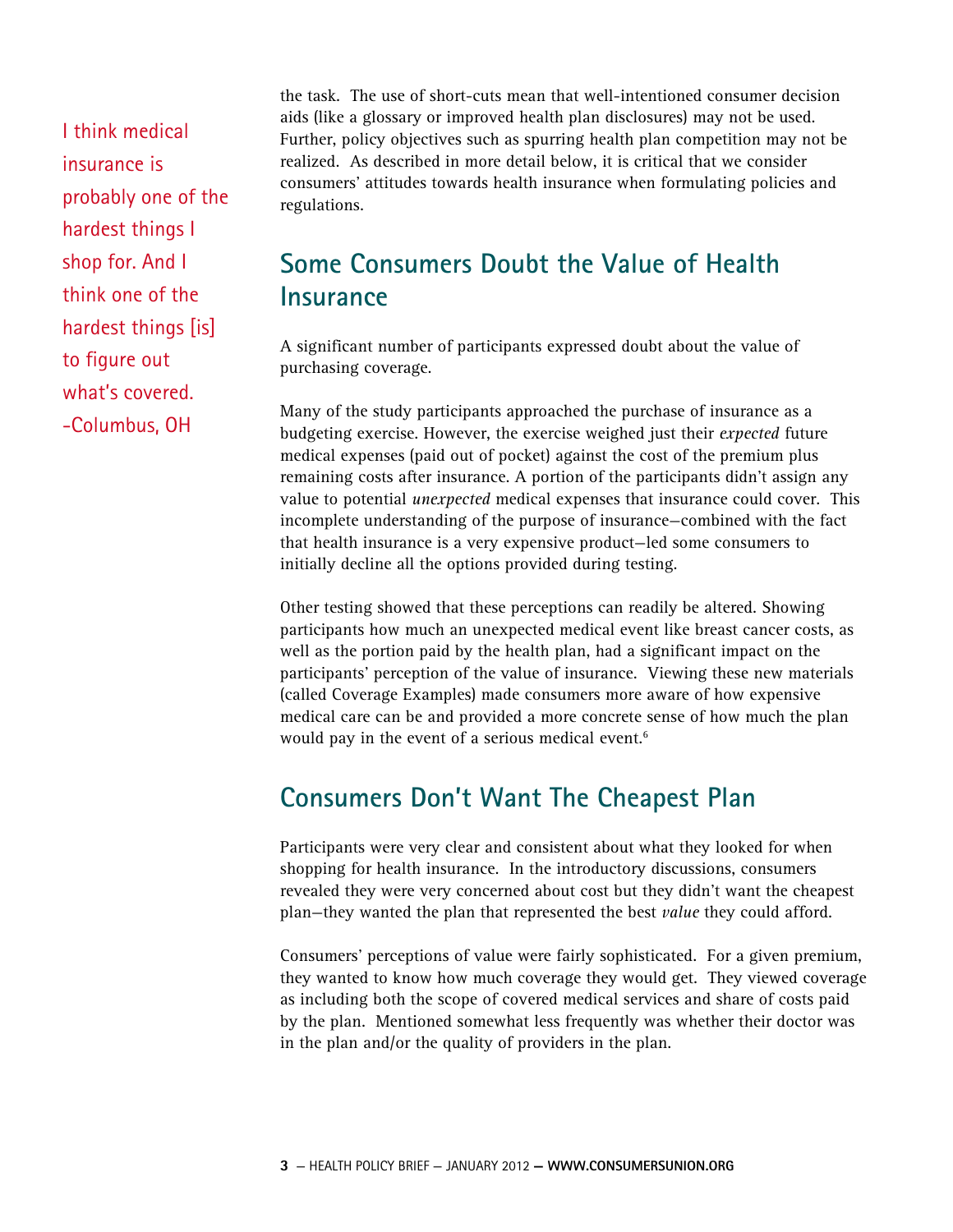# **Consumers Can't Assess The "Value" of Health Plans**

Unfortunately, almost all participants were stymied in their desire to identify the best value plan among those offered. While their *concept* of value was sophisticated, participants had little *ability* to assess the overall coverage offered by a plan. Participants' discussions and our observations from the exercises revealed there are myriad reasons why consumers can't calculate value—with profound implications for their role in the health insurance marketplace.

## **Cost-Sharing Terms Are The Greatest Source Of Confusion**

The most critical take away from the testing studies is the fact that consumers can't review "traditional" health plan information like deductibles, co-insurance levels and benefit maximums and figure out what it means for them. In essence, we are asking the vast majority of consumers to buy a very expensive product, yet to do their shopping blindfolded.

Our studies yielded nuanced information about why health plan cost-sharing features are so confusing.

### **JARGON IS UNFAMILIAR**

Many consumers were familiar with the terms premium and co-pay but many of the remaining terms were unfamiliar. In particular, the terms co-insurance, annual benefit limit, allowed amount, out-of-pocket limit and drug tier were often unfamiliar. Yet these terms are used to describe key features present in almost all health plans.

### **COST-SHARING CONCEPTS ARE DIFFICULT**

Even if consumers were familiar with a cost-sharing term, they often did not have a good understanding of the underlying concept or how to use it to calculate value.

In some cases, participants had a partial understanding of the concept. For example, they realized that co-insurance indicated how costs were shared between the patient and the plan, but they weren't sure *who* paid the indicated 20%—was it the patient or was it the plan?  $<sup>7</sup>$  In similar fashion, they weren't sure</sup> who the out-of-pocket maximum or benefit limits helped – was this good for the patient or good for the plan?

Other concepts, like drug tiers or the terms "preferred drug" and "non-preferred drug," were simply unfamiliar to them.

So I don't know what they mean by set an overall annual limit? Limit on what? I don't know.

—Buffalo, NY

Why does this say zero percent? … I don't know. They want it to look too good to be true. Somebody is paying something; I just want to know who is paying it. Make it a little more cut and dry. —Buffalo, NY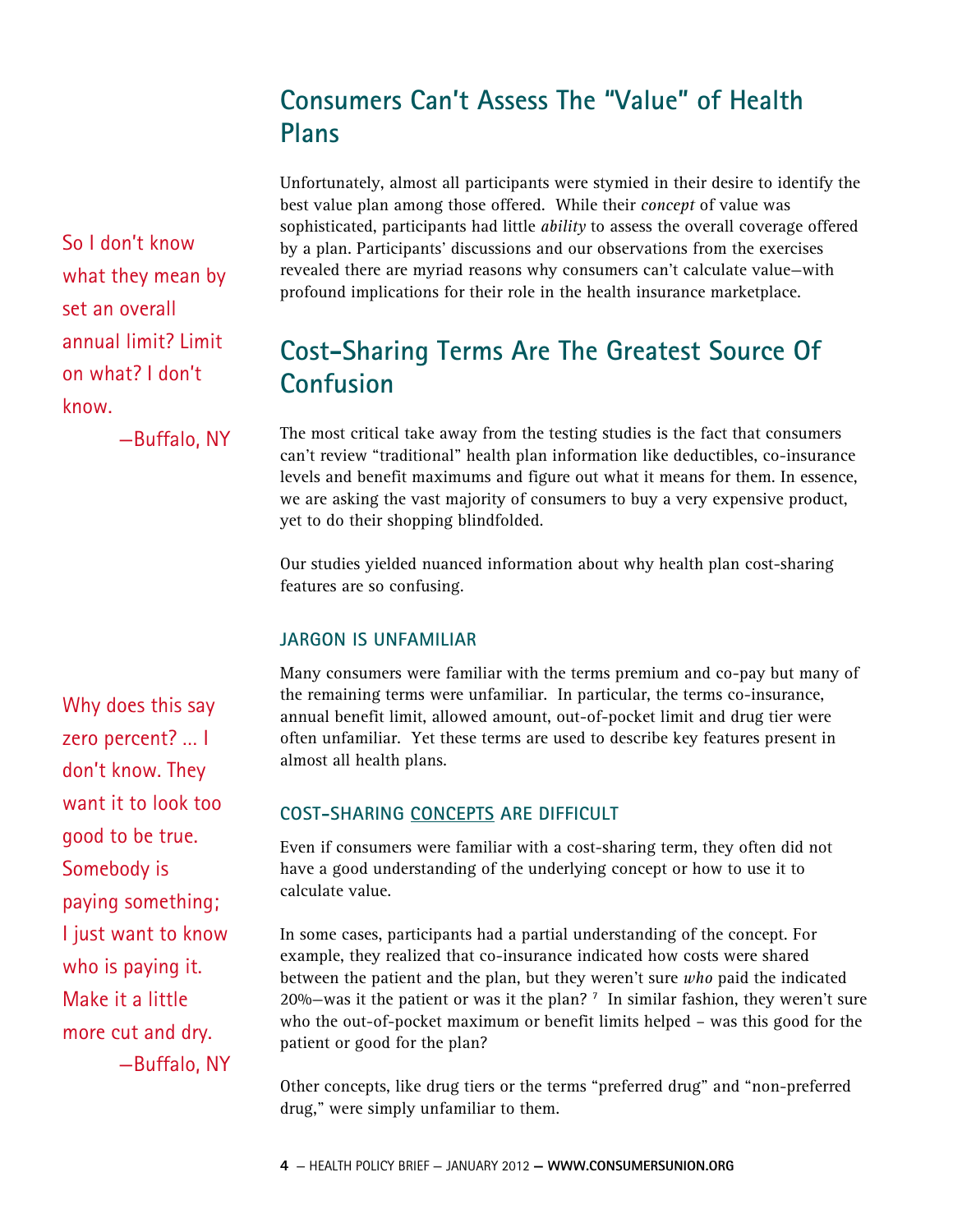Significantly for future consumer research, consumers would sometimes selfreport that they understood a term like co-insurance, but usability exercises revealed that in fact they couldn't use this concept when trying to calculate their share of costs under a simple, hypothetical medical scenario.

### **SOME COST-SHARING AMOUNTS ARE UNKNOWABLE**

Co-insurance was particularly frustrating for participants, because the implications for the consumer are actually unknowable. Even if they had a good understanding of who paid the indicated co-insurance percentage (the patient), they still didn't know what it really meant for them. This is because coinsurance is applied—not to the actual charge—but to the *allowed amount* for the service. The allowed amount for a service isn't available to consumers when they are purchasing a health plan or even when they are already enrolled and about to use medical services.

The "unknowable" aspect of co-insurance represented a large, undesirable financial risk for consumers. Irrespective of how sophisticated their understanding of co-insurance, consumers simply cannot calculate what this common health plan feature means for them.

### **CONCEPTS MUST BE COMBINED TO ASSESS OVERALL COVERAGE**

As the co-insurance discussion indicated, using health plan cost-sharing concepts in isolation is difficult enough. But if consumers want to understand the overall value of the health plan, they have to be able to combine these concepts to arrive at a bottom line. They must understand the order in which to apply the cost-sharing concepts (*first you pay the deductible…)* and understand the exceptions (*there is a separate drug deductible…).* Then they must take into account rules that vary from plan to plan (*do co-pays count towards the deductible?*).

The bottom line is that grasping all the rules needed to "roll up" the plan's costsharing provisions and assess its overall coverage level is an enormously difficult cognitive exercise.

#### **A HIGH LEVEL OF NUMERACY IS REQUIRED**

Consumers need two different types of skills to understand and apply health plan cost-sharing provisions. One skill is an understanding of the basic concepts and how they are applied. The other skill is a high level of numeracy. Numeracy is the ability to reason with numbers and other mathematical concepts.

As an example, a portion of our participants struggled with percentages. Some simply couldn't calculate 20% of \$1,000. Hence, even if cost-sharing concepts

Say I get an MRI. I pay 20% of the allowed maximum. I have no idea what that number is. I want to know that.

-Columbus, OH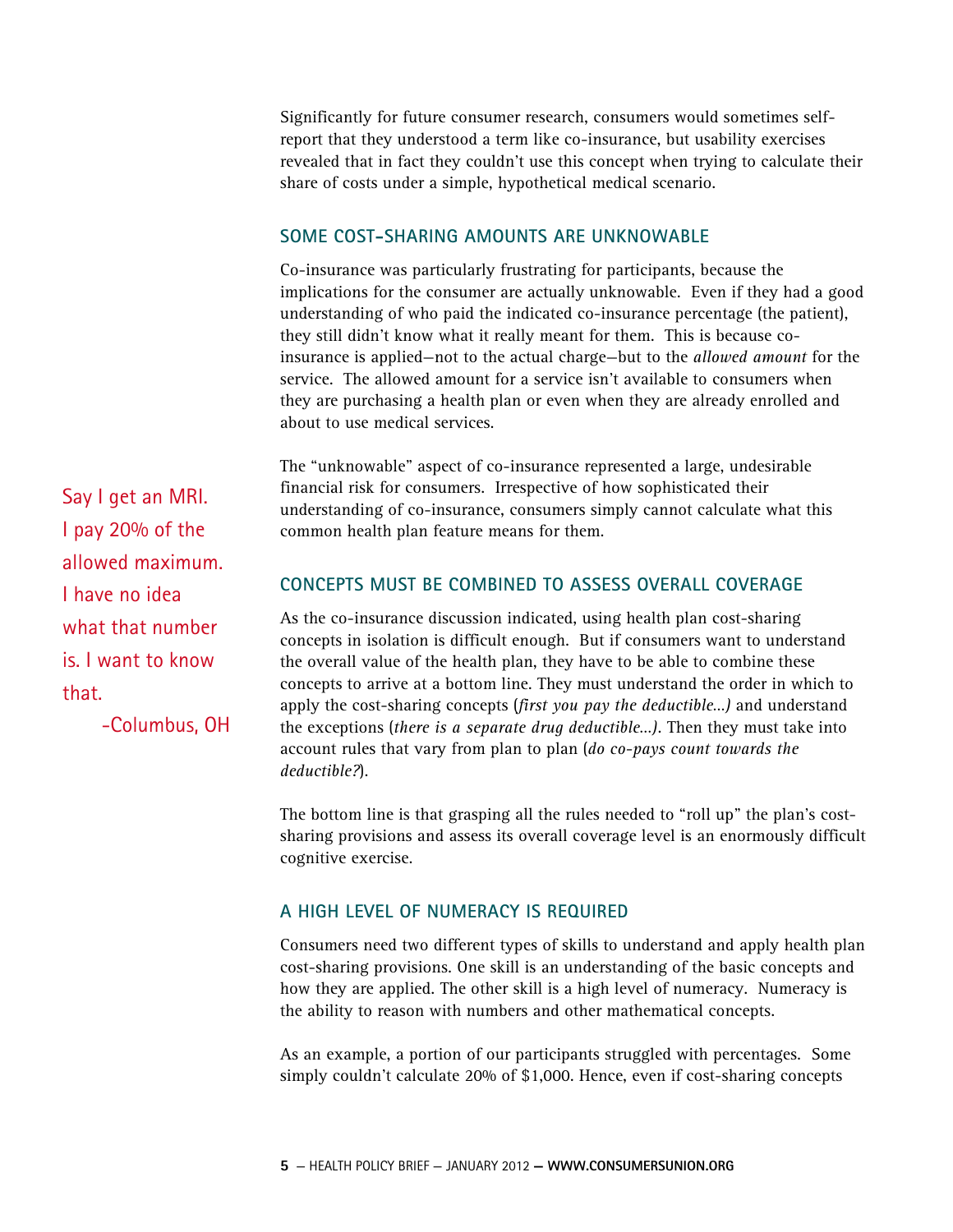were simplified, some consumers will still struggle to understand their bottom line if a high level of math skills is required.

### **PERCEIVING HIGH LEVELS OF FINANCIAL RISK, HMO PLANS ARE PREFERRED BY SOME**

The purchase of health insurance carries with it a degree of financial uncertainty for the consumer. Even consumers with a sophisticated understanding of costsharing provisions aren't really sure what their future medical expense might look like and how much they'll owe. For some consumers, however, their comfort level is high enough that they accept this uncertainty in exchange for the certainty that they have some degree of coverage in the event of an expensive medical event. They feel comfortable enough to choose among their options.

For some of our participants, however, this comfort level was absent. Lack of certainty about what they would owe represented an enormous risk to them. Many in this group expressed a strong preference for an HMO-style plan with fixed co-pays, because it significantly reduced the risk associated with the "black box" of more confusing cost-sharing provisions. This preference appeared to supersede any assessment of which plan actually provided more coverage.

This perception of risk was compounded by a strong mistrust of health plan materials, as discussed below.

### **Some Medical Service Descriptions Are Confusing**

While not as significant as consumer confusion about cost-sharing terms, consumers did struggle with selected medical service terms. Common examples revealed in testing included:

- What is the difference between primary and preventive care?
- **Next** What are specialty drugs?
- How is a diagnostic test different from a screening?

### **Consumers Need a Manageable Number of Choices**

The Consumers Union studies typically asked participants to compare just two health plans at one time. As described above, even this small set of choices was a very difficult exercise for consumers due to the myriad health plan features that varied across plans. This suggests, and consumer behavioral research confirms, that an unlimited number of health plan choices is not helpful to or desired by consumers.*<sup>8</sup>* Comparing a large number of options, when a large number of features are all varying at the same time, is simply an impossible cognitive task.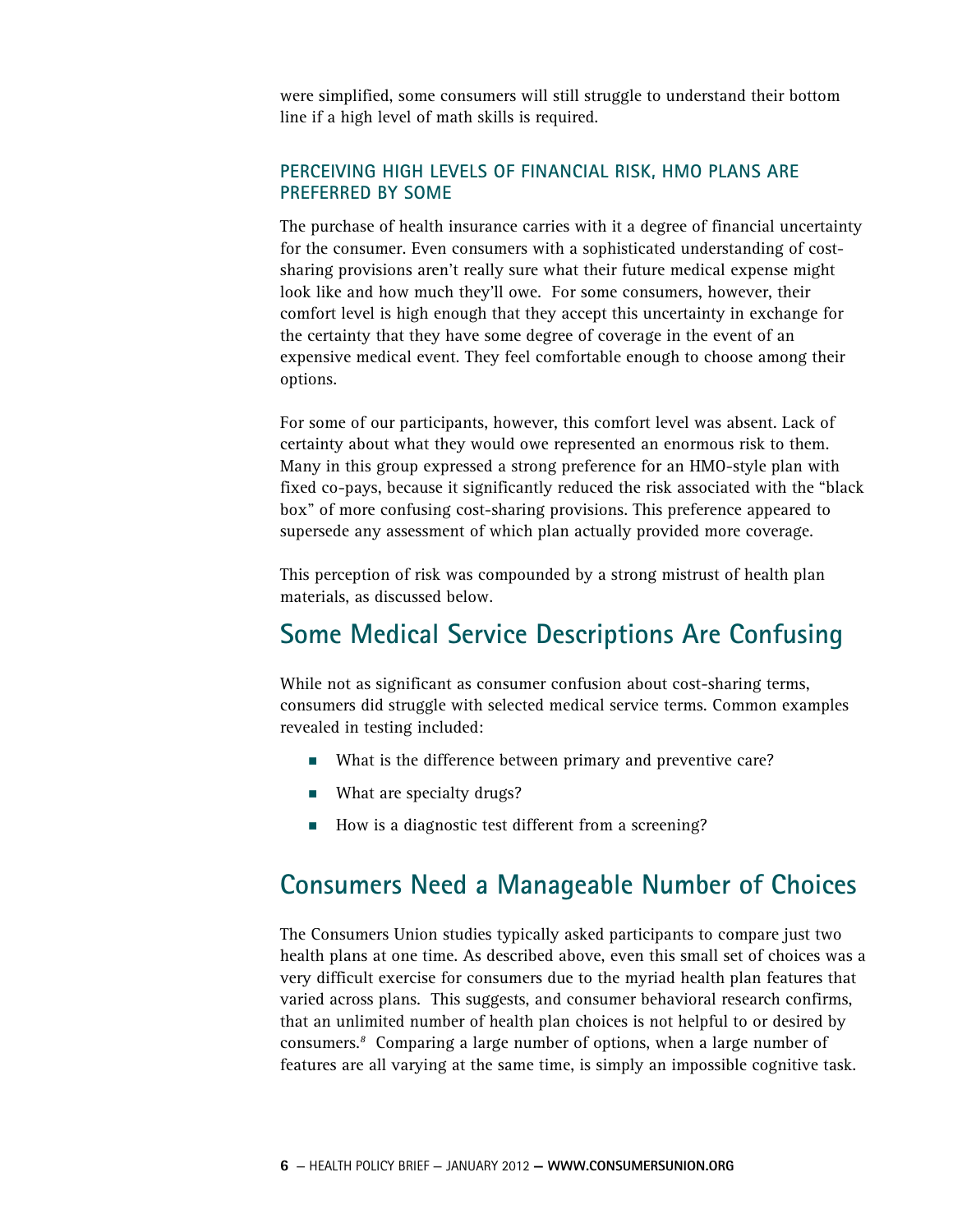# **Clarity is Insufficient; Information Must Also Be Trusted**

If consumers don't trust the source of the information, they won't use it.

Most consumers in our studies revealed they do not trust health plan documents. A perception that many carried into the testing session was the health insurers are "tricky" and that important information was buried in the "fine print" of the policies.

Unfortunately, that means that even participants with a strong ability to evaluate health plan documents lacked confidence in their own analysis. They wanted someone else to check their assessment because they believed there was something in the proverbial fine print that would represent a critical omission.

This implies that even a well-designed communication may not turn consumers into effective, confident shoppers if it is not trusted. If consumers are to play their role in the health insurance marketplace, health plans, Exchanges and insurance regulators must cultivate and merit a reputation for trusted information.

### **Implications of Consumer Confusion**

The implications of these findings are profound. Health insurance is a product that is necessary for the health and financial well-being of families. It is also very expensive, particularly for consumers without employer coverage who purchase on their own.

This confusion isn't just a hardship for consumers; it has profound implications for the way our health care markets operate. Consumers may end up in plans that leave them underinsured. This isn't just a case of not being able to afford more coverage—it is also the result of not understanding the coverage you bought.<sup>9</sup> Underinsured consumers delay getting care, with implications for their health and the ultimate treatment costs for their disease.<sup>10</sup> Underinsurance can lead to medical debt and even bankruptcy. If these families can't pay their medical bills—despite having coverage—these costs end up being paid by tax payers and other privately insured consumers.

Consumer confusion also adds costs in the health system, for example, by tying up customer help lines—those operated by health plans and those operated by state regulators and advocacy groups. $11$ 

When consumers can't assess their choices, health insurance markets don't operate efficiently. Health plans can exploit this confusion in order to gain market share, rather than compete on the basis of price and value.<sup>12</sup> On both

You know you get handed so much paperwork that you really overlook all this stuff, and you get to the fine print, and you're not really able to read it, or you're tired of reading all this paperwork. -Manchester, NH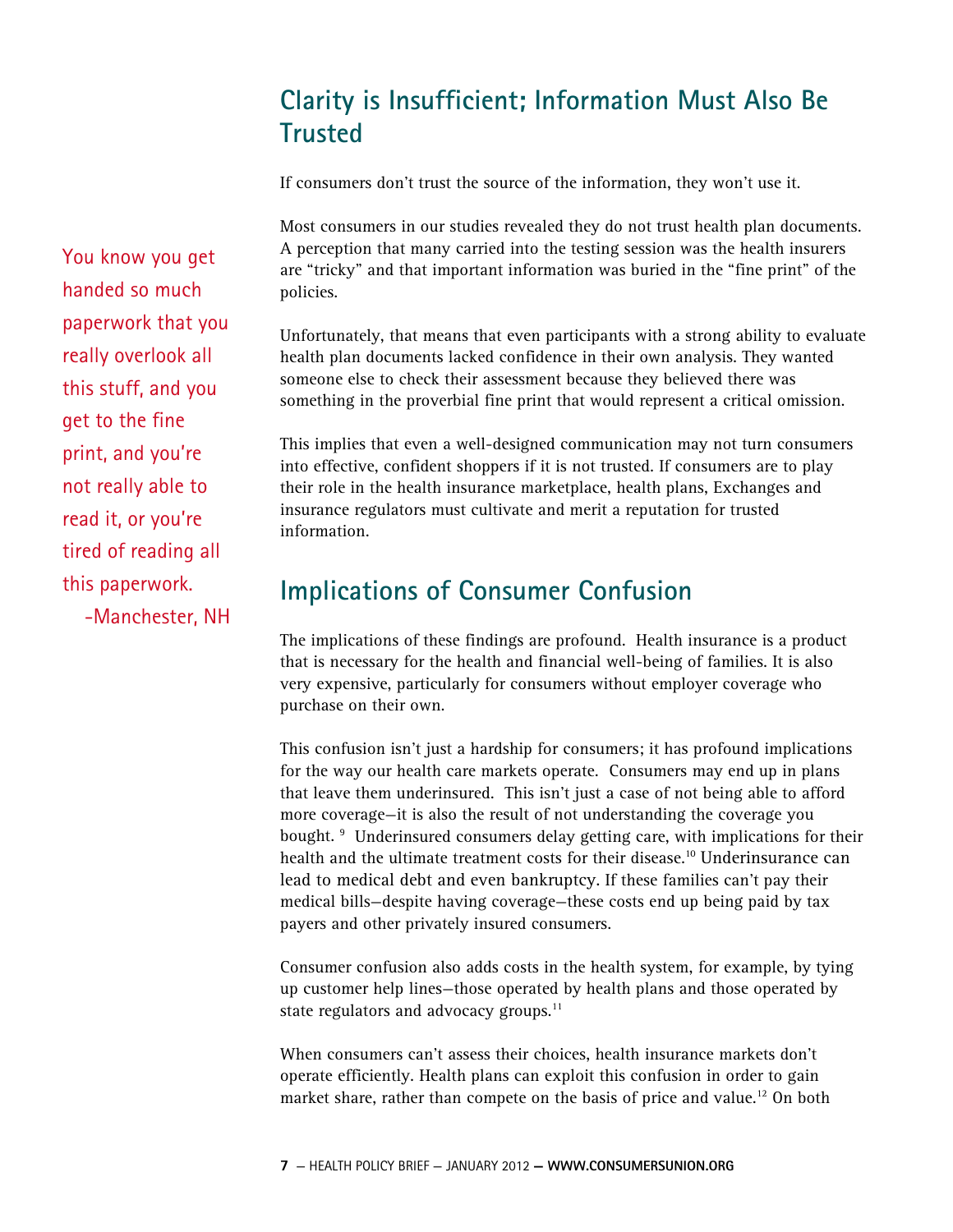sides of the political aisle, policymakers and experts seek to encourage the "right" type of health plan competition. Many believe efficient health insurance markets are integral to reining in our nation's rapidly growing health care costs. This proposition cannot be tested until consumers can participate as effective, informed shoppers.

### **What is the Policy Prescription?**

Getting to the point where consumers can function as effective, informed shoppers will require at least four different types of interventions.

### **INCREASED STANDARDIZATION OF HEALTH PLAN CHOICES**

Other interventions will not be effective unless the underlying health insurance product becomes less complex. This isn't a call for removing all health plan variation, but a call for reducing variation to a point where consumers are faced with a manageable amount of variation.

The Affordable Care Act (ACA) makes significant strides in this direction. It eliminates lifetime limits, phases out annual dollar limits, and requires full coverage for a standard set of preventive services. In 2014, in the non-group and small group market, the ACA caps the maximum out-of-pocket costs that consumers will have to pay and requires plans be offered at pre-set actuarial value levels. In addition, plans offered in these markets must cover a standard set of medical benefits. Significant cost-sharing and provider network variation will remain, but it is much reduced compared to health plan choices before the reforms.

Consumer testing in Massachusetts suggests that consumers may prefer even less variation. This state enacted reforms that used actuarial value tiers that are similar to those in the ACA. Focus group testing reveals that consumers in that state preferred even greater standardization. This testing found that 6-9 distinct plan designs were the ideal number.<sup>13</sup>

Policymakers and regulators must be cognizant of the trade-off between having many plans that don't vary too much in their design vs. fewer plans but a greater variety of designs that are offered. Consumer testing in each state should be used to identify the "correct" balance.

#### **BETTER, TRUSTED HEALTH PLAN DISCLOSURES**

The format, design, order of presentation and source of health plan information are all features that have a profound impact on how and whether consumers will use the information.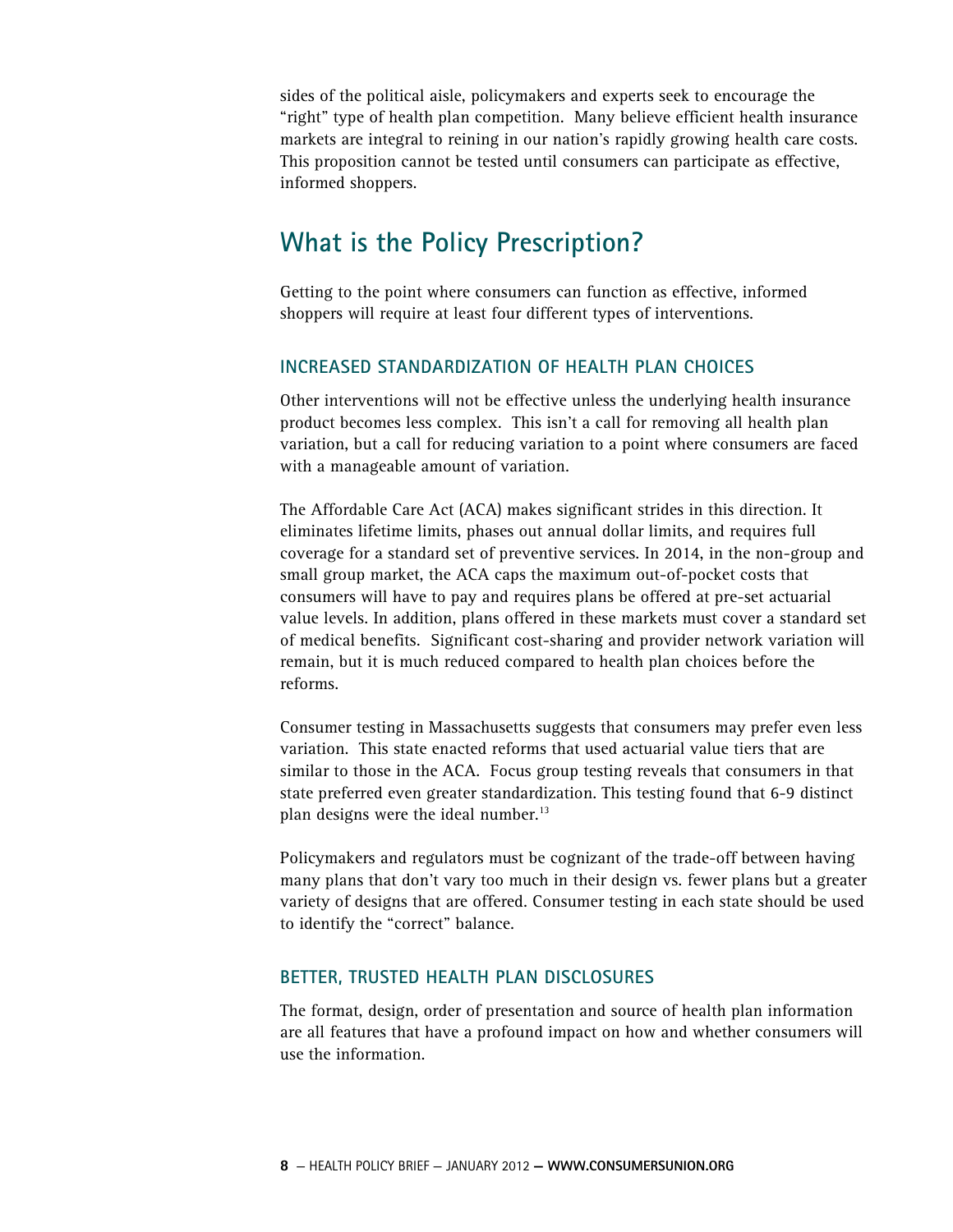A key first step is to identify a trusted source for comparative health plan information. In light of low trust levels for health plans, a third-party may be needed to provide "vetted" information. As brand new entities, the new Health Insurance Exchanges have a unique opportunity to cultivate an image as a trusted source of information. However, this must be a conscious act on the part of Exchange designers. Simply doing nothing may cause consumers to transfer their low level of trust for health plans to the Exchange.

Even more important is that Exchanges or other third-party sources operate so as to *merit* consumer trust. This can be accomplished by using rigorous, data driven methodologies to vet health plans and health plan provided data. Comparative health plan data must be accurate, timely and reflect a keen understanding of consumer preferences. Important coverage exceptions must be easily found, not hidden in fine print. Ideally, this trusted data will be available for all plans in a market, not just those offered through an Exchange.

This trusted data must be presented in a way that is usable for consumers. When consumers are faced with a cognitively difficult task, they look for short-cuts to help them get through the task. An example might be selecting a recognized brand name or asking their neighbor which plan they would choose.

Regulators and consumer educators can anticipate and leverage this tendency by providing consumers with tested, reliable cognitive short-cuts. Examples might include:

- Letter grades indicating health plan quality,
- Out-of-pocket spending estimates that roll up those complex cost-sharing provisions, or
- Having the default sort for plan choices be highest quality first or lowest out-of-pocket costs first.

The Affordable Care Act includes new consumer aids that can also serve this purpose:

- Actuarial Value Tiers a method of grouping health plans by the average level of coverage provided,
- Coverage Examples a table that shows the total cost and how the cost would be shared between the plan and the patient for some fixed medical scenarios, to be displayed as part of a new disclosure called the Summary of Benefits and Coverage, and
- Other measures that examine provider network adequacy, claims payment polices and more.

Our consumer testing showed that both the actuarial value tiers $14$  and the coverage examples<sup>15</sup> were enormously helpful to consumers. Use of these tools was intuitively apparent to consumers. Further, the tools helped consumers with

"It's kind of like …when you're buying a house. You want to imagine what is going to be in that house and what kind of furniture you're going to have…[Coverage Examples] gives you that image of what you could be using the plan for, what you could be spending this money for…and how much money you'd be spending." —St. Louis, MO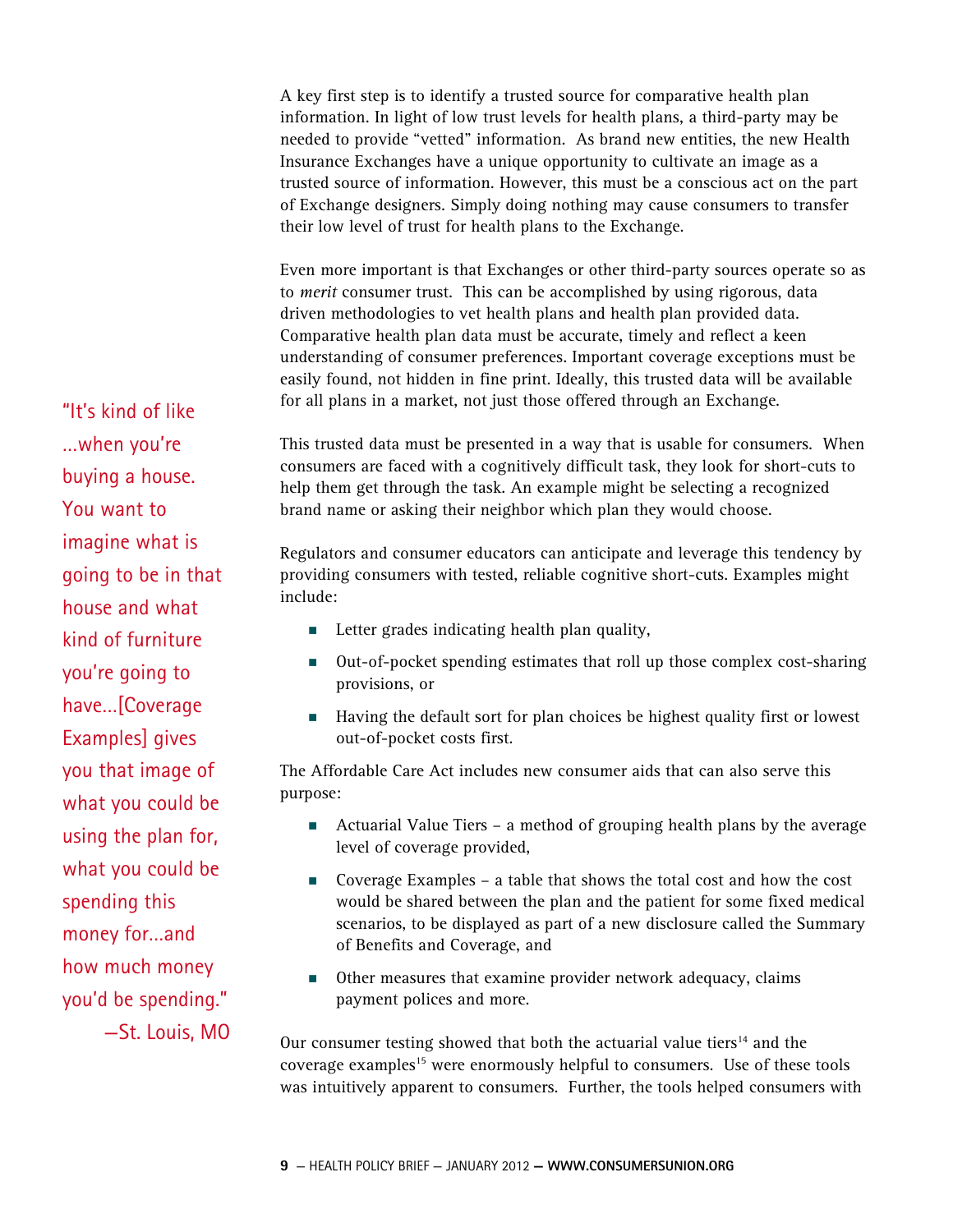the most difficult aspect of plan comparisons for consumers: comparing plans on the basis of how much coverage the plan offers.

More consumer testing work should be done to improve the display of health plan information and to identify the additional decision aids (cognitive shortcuts) that will be reliable and helpful to consumers.

#### **CONSUMER EDUCATION**

There is no doubt that timely, well crafted consumer health insurance education will also help. Some of this can be done in academic settings, but there is also a significant need for "just-in-time" information that consumers can use when they are shopping for or using their coverage. By providing a manageable amount of information *at the point when it is needed,* consumers are more likely to pay attention and make use of the information. Again, consumer testing should be used to develop these materials to ensure that they are effective and accommodate a wide variety of languages, cultural backgrounds, and learning styles.

Indeed, the open enrollment period that will precede January 1, 2014 (when leading health reforms take effect) is a unique period in which it will be easier to command consumers' attention about health insurance issues. The new reforms are a big change and consumers will proactively be seeking information on what the changes mean for them and what they have to do.

#### **IN-PERSON ASSISTANCE**

It is not realistic that increased standardization, better disclosures and timely consumer education are sufficient to make a majority of consumers effective shoppers. Health insurance will remain a complex product and a significant portion of consumers will need trained in-person assistance to help them with the task.

In light of the financial and health implications of their choice, it is only right that consumers be provided with understandable choices, and armed with strong disclosures and high quality assistance. Let make consumers make an informed choice – let's not make them guess what's behind the door.

*This brief was written by Lynn Quincy, Consumers Union Senior Health Policy Analyst. The consumer testing studies described in this brief were conducted by Consumers Union. Studies one was made possible by the generous support of California HealthCare Foundation and the Commonwealth Fund. Study two was made possible by the Missouri Foundation for Health and the New York State Health Foundation.*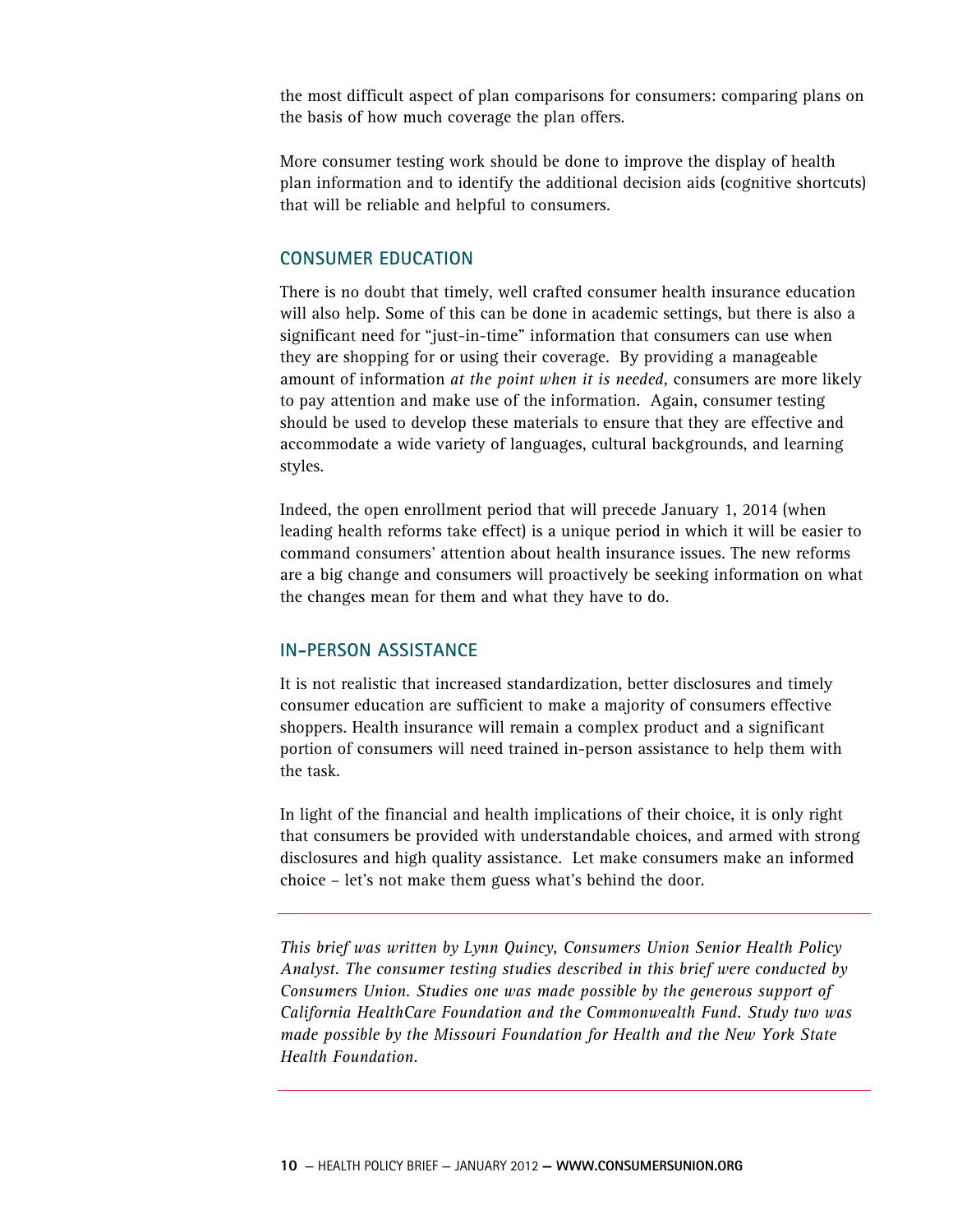# **ConsumersUnion\***

POLICY & ACTION FROM CONSUMER REPORTS

Consumers Union is the policy and advocacy division of Consumer Reports. We have a long history of advocating for improvements in the consumer marketplace. Since our creation in 1936, we have worked for safer, more affordable, and better quality products and services at both the state and federal levels. We are a non-profit, non-partisan organization with an overarching mission to test, inform and protect.

#### WWW.CONSUMERSUNION.ORG

#### **HEADQUARTERS**

101 Truman Avenue, Yonkers, NY 10703 Phone: (914) 378-2000 Fax: (914) 378-2928

#### **WASHINGTON DC OFFICE**

1101 17th Street NW, Suite 500, Washington, DC 20036 Phone: (202) 462-6262 Fax: (202) 265-9548

#### **SOUTHWEST OFFICE**

506 West 14th St., Suite A, Austin, Texas 78701 Phone: (512) 477-4431 Fax: (512) 477-8934

#### **WEST COAST OFFICE**

1535 Mission Street, San Francisco, CA 94103 Phone: (415) 431-6747 Fax: (415) 431-0906

#### **ENDNOTES**

- 1 "Let's Make a Deal" was a popular game show that ran on network television from 1963 until 1977. Contestants had to choose between a known medium value prize and a hidden prize that could be either much more or much less valuable. See: http://en.wikipedia.org/wiki/Let's\_Make\_a\_Deal
- 2 See literature review discussion in *Towards a Measure of Consumers' Health Insurance Literacy: An Expert Roundtable Discussion*, Consumers Union, forthcoming, January 2012.
- 3 The complete studies can be found using the links below:

| Study Examined:                                                                                 | Date:            | URL:                                                                 |
|-------------------------------------------------------------------------------------------------|------------------|----------------------------------------------------------------------|
| Traditional health plan<br>information, as displayed in<br>a new health insurance<br>disclosure | Sept-Oct<br>2010 | http://www.consumersunion.org/Consumer Testing Dec 2010              |
| A new type of disclosure,<br>called "Coverage Examples"                                         | May 2011         | http://www.consumersunion.org/Coverage_Examples_Testing_Aug_<br>2011 |
| Actuarial value concepts                                                                        | May 2011         | http://www.consumersunion.org/Actuarial _Value_Testing_Sept_2011     |

- 4 The actuarial value study required using plan designs that fit into specific actuarial value "tiers" so these plan designs were calculated by an actuarial firm. The plan designs are representative of the type of plans that will be available to consumers in 2014, if the current health reform law is not repealed or changed. The plan designs can be viewed in the report *Early Consumer Testing of Actuarial Value Concepts*, Consumers Union, September 2011.
- 5 The Patient Protection and Affordable Care Act, signed into law on March 23, 2010, and the Health Care and Education Reconciliation Act, signed into law March 30, 2010.
- 6 *Early Consumer Testing of the Coverage Facts Label: A New Way of Comparing Health Insurance*, Consumers Union, August 2011. http://cu.convio.net/avreport
- 7 The documents used in testing included information on who paid the coinsurance percentage although--as the tests revealed--ineffectively. The complete reports include the testing documents. You can view a representative sample document here: